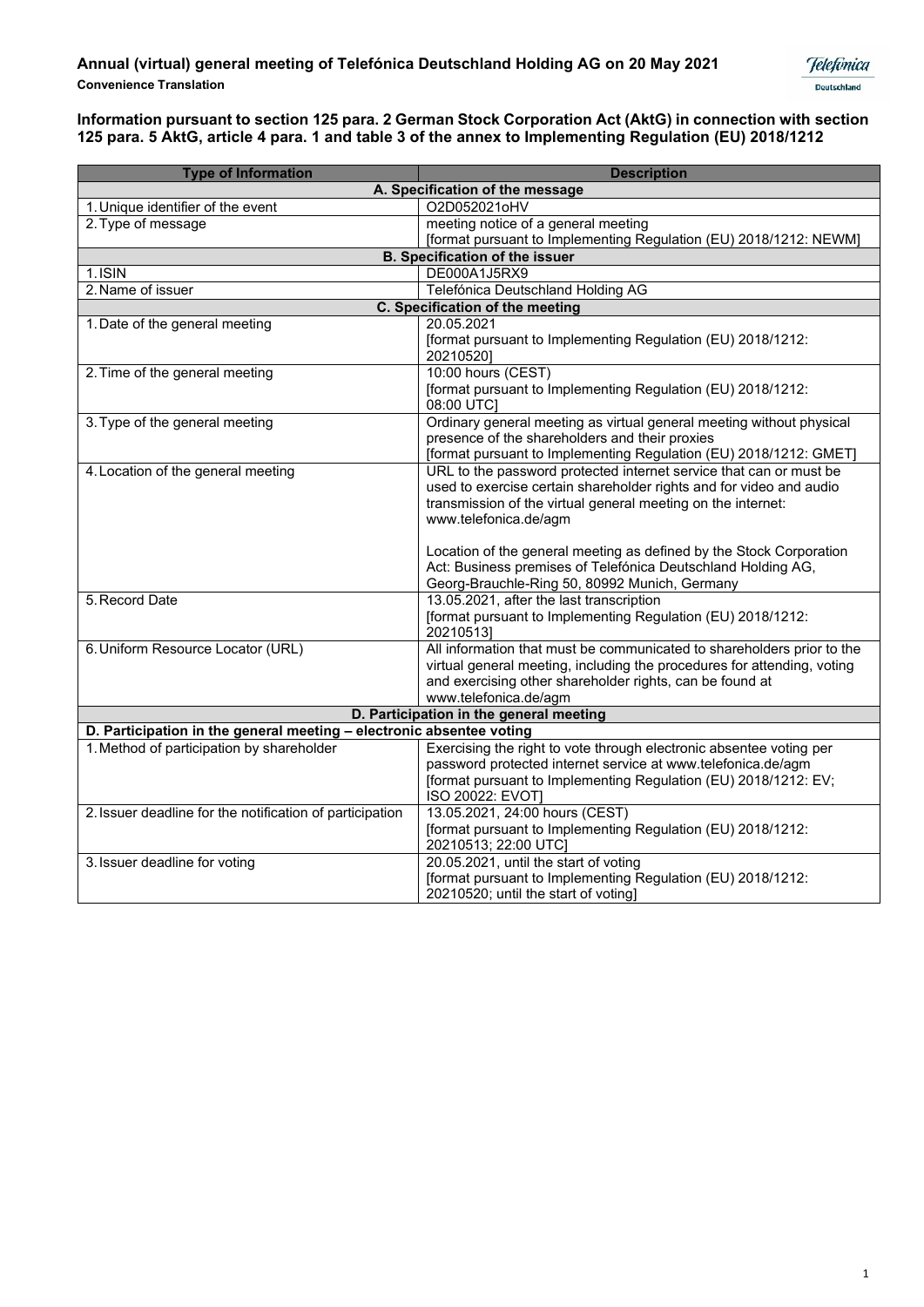

| D. Participation in the general meeting - proxies nominated by the Company |                                                                                                                                                                                                                                                                                                                                                                                                                                                                                                                        |  |
|----------------------------------------------------------------------------|------------------------------------------------------------------------------------------------------------------------------------------------------------------------------------------------------------------------------------------------------------------------------------------------------------------------------------------------------------------------------------------------------------------------------------------------------------------------------------------------------------------------|--|
| 1. Method of participation by shareholder                                  | Exercising the right to vote by granting authority and issuing instructions<br>to the proxies nominated by the Company<br>[format pursuant to Implementing Regulation (EU) 2018/1212: PX;<br>ISO 20022: PRXY]                                                                                                                                                                                                                                                                                                          |  |
| 2. Issuer deadline for the notification of participation                   | 13.05.2021, 24:00 hours (CEST)<br>[format pursuant to Implementing Regulation (EU) 2018/1212:<br>20210513; 22:00 UTC]                                                                                                                                                                                                                                                                                                                                                                                                  |  |
| 3. Issuer deadline for voting                                              | Granting authority (with voting instructions) to the proxies nominated by<br>the Company<br>in writing or in text form by postal mail or email until 19.05.2021,<br>$\bullet$<br>24:00 hours (CEST)<br>[format pursuant to Implementing Regulation (EU) 2018/1212:<br>20210519; 22:00 UTC]                                                                                                                                                                                                                             |  |
|                                                                            | electronically via the password protected internet service at<br>www.telefonica.de/agm by 20.05.2021, until the start of voting<br>[format pursuant to Implementing Regulation (EU) 2018/1212:<br>20210520; until the start of voting]                                                                                                                                                                                                                                                                                 |  |
| D. Participation in the general meeting - proxy authorization              |                                                                                                                                                                                                                                                                                                                                                                                                                                                                                                                        |  |
| 1. Method of participation by shareholder                                  | Exercising the right to vote through an authorized third party<br>[format pursuant to Implementing Regulation (EU) 2018/1212: PX;<br>ISO 20022: PRXY]                                                                                                                                                                                                                                                                                                                                                                  |  |
| 2. Issuer deadline for the notification of participation                   | 13.05.2021, 24:00 hours (CEST)<br>[format pursuant to Implementing Regulation (EU) 2018/1212:<br>20210513; 22:00 UTC]                                                                                                                                                                                                                                                                                                                                                                                                  |  |
| 3. Issuer deadline for voting                                              | Exercising of voting rights via electronic absentee voting by the proxy<br>via the password protected internet service at www.telefonica.de/agm:<br>20.05.2021, until the start of voting<br>[format pursuant to Implementing Regulation (EU) 2018/1212:<br>20210520; until the start of voting]<br>Exercising of voting rights by the proxy through granting sub-proxies<br>and issuing instructions to the proxies nominated by the Company:<br>in writing or in text form by postal mail or email until 19.05.2021, |  |
|                                                                            | 24:00 hours (CEST)<br>[format pursuant to Implementing Regulation (EU) 2018/1212:<br>20210519; 22:00 UTC]<br>electronically via the password protected internet service at<br>$\bullet$<br>www.telefonica.de/agm by 20.05.2021, until the start of voting<br>[format pursuant to Implementing Regulation (EU) 2018/1212:<br>20210520; until the start of voting]                                                                                                                                                       |  |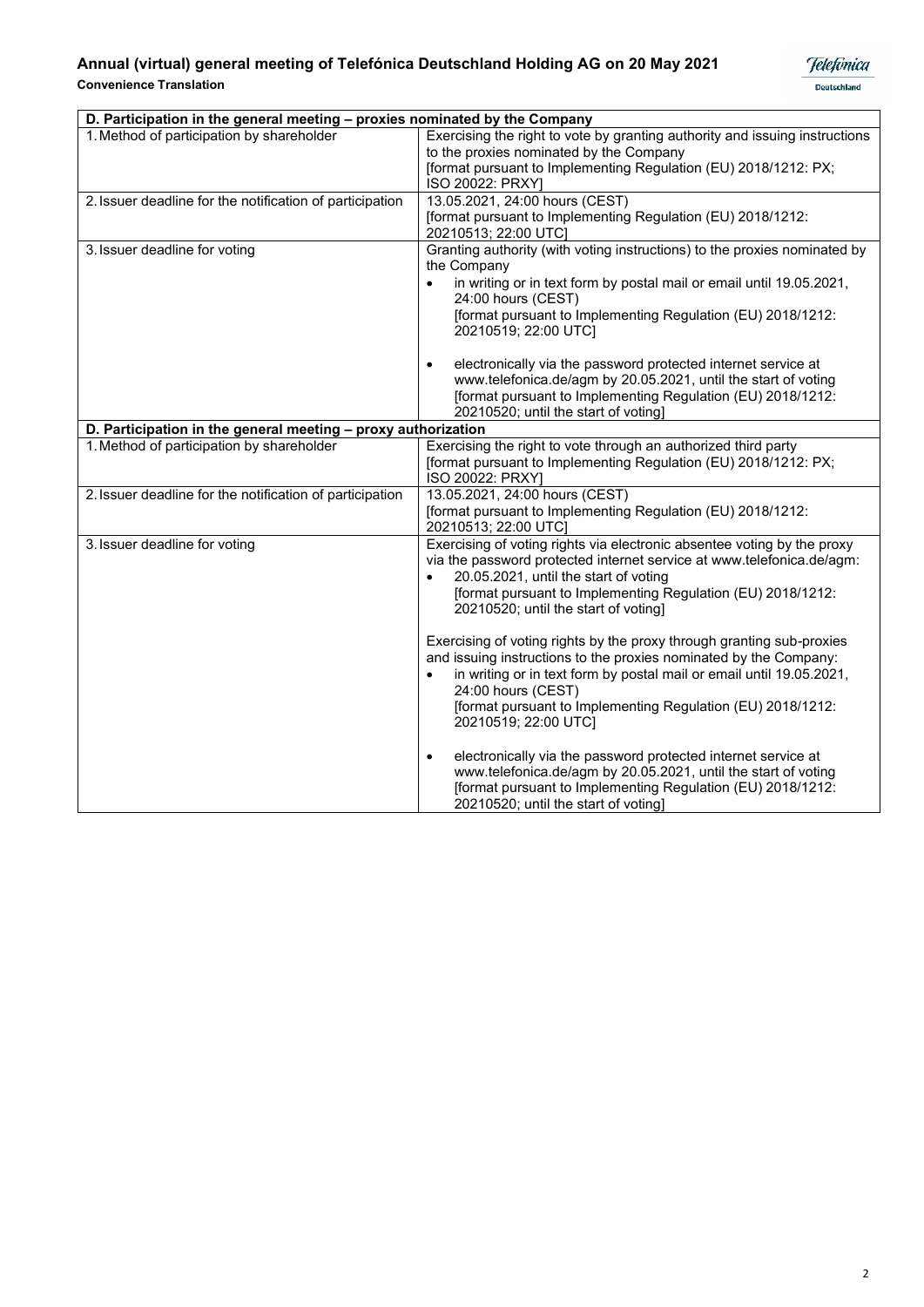

| E. Agenda                                          |                                                                                                                                                                                                                                                                                                                                                                                                                                                                                                                                                                                                                                                                                                                                                    |  |
|----------------------------------------------------|----------------------------------------------------------------------------------------------------------------------------------------------------------------------------------------------------------------------------------------------------------------------------------------------------------------------------------------------------------------------------------------------------------------------------------------------------------------------------------------------------------------------------------------------------------------------------------------------------------------------------------------------------------------------------------------------------------------------------------------------------|--|
| E. Agenda - item 1                                 |                                                                                                                                                                                                                                                                                                                                                                                                                                                                                                                                                                                                                                                                                                                                                    |  |
| 1. Unique identifier of the agenda item            |                                                                                                                                                                                                                                                                                                                                                                                                                                                                                                                                                                                                                                                                                                                                                    |  |
| 2. Title of the agenda item                        | Submission of the adopted annual financial statements of Telefónica<br>Deutschland Holding AG and the approved consolidated financial<br>statements including the combined management report, each as of<br>31 December 2020, the descriptive report of the management board<br>pursuant to sections 289a, 315a of the German Commercial Code<br>(HGB) and the report of the supervisory board each for the financial<br>year 2020                                                                                                                                                                                                                                                                                                                 |  |
| 3. Uniform Resource Locator (URL) of the materials | www.telefonica.de/agm                                                                                                                                                                                                                                                                                                                                                                                                                                                                                                                                                                                                                                                                                                                              |  |
| 4. Vote                                            |                                                                                                                                                                                                                                                                                                                                                                                                                                                                                                                                                                                                                                                                                                                                                    |  |
| 5. Alternative voting options                      |                                                                                                                                                                                                                                                                                                                                                                                                                                                                                                                                                                                                                                                                                                                                                    |  |
| E. Agenda - item 2                                 |                                                                                                                                                                                                                                                                                                                                                                                                                                                                                                                                                                                                                                                                                                                                                    |  |
| 1. Unique identifier of the agenda item            | $\overline{2}$                                                                                                                                                                                                                                                                                                                                                                                                                                                                                                                                                                                                                                                                                                                                     |  |
| 2. Title of the agenda item                        | Resolution on appropriation of balance sheet profit                                                                                                                                                                                                                                                                                                                                                                                                                                                                                                                                                                                                                                                                                                |  |
| 3. Uniform Resource Locator (URL) of the materials | www.telefonica.de/agm                                                                                                                                                                                                                                                                                                                                                                                                                                                                                                                                                                                                                                                                                                                              |  |
| 4. Vote                                            | <b>Binding vote</b><br>[format pursuant to Implementing Regulation (EU) 2018/1212: BV;<br>ISO 20022: BNDG]                                                                                                                                                                                                                                                                                                                                                                                                                                                                                                                                                                                                                                         |  |
| 5. Alternative voting options                      | Vote in favour, Vote against, Abstention<br>[format pursuant to Implementing Regulation (EU) 2018/1212:<br>VF, VA, AB; ISO 20022: CFOR, CAGS, ABST                                                                                                                                                                                                                                                                                                                                                                                                                                                                                                                                                                                                 |  |
| E. Agenda - item 3                                 |                                                                                                                                                                                                                                                                                                                                                                                                                                                                                                                                                                                                                                                                                                                                                    |  |
| 1. Unique identifier of the agenda item            | 3                                                                                                                                                                                                                                                                                                                                                                                                                                                                                                                                                                                                                                                                                                                                                  |  |
| 2. Title of the agenda item                        | Resolution on the discharge of the members of the management board                                                                                                                                                                                                                                                                                                                                                                                                                                                                                                                                                                                                                                                                                 |  |
| 3. Uniform Resource Locator (URL) of the materials | www.telefonica.de/agm                                                                                                                                                                                                                                                                                                                                                                                                                                                                                                                                                                                                                                                                                                                              |  |
| 4. Vote                                            | <b>Binding vote</b><br>[format pursuant to Implementing Regulation (EU) 2018/1212: BV;<br>ISO 20022: BNDG]                                                                                                                                                                                                                                                                                                                                                                                                                                                                                                                                                                                                                                         |  |
| 5. Alternative voting options                      | Vote in favour, Vote against, Abstention<br>[format pursuant to Implementing Regulation (EU) 2018/1212:<br>VF, VA, AB; ISO 20022: CFOR, CAGS, ABST]                                                                                                                                                                                                                                                                                                                                                                                                                                                                                                                                                                                                |  |
| E. Agenda - item 4                                 |                                                                                                                                                                                                                                                                                                                                                                                                                                                                                                                                                                                                                                                                                                                                                    |  |
| 1. Unique identifier of the agenda item            | 4                                                                                                                                                                                                                                                                                                                                                                                                                                                                                                                                                                                                                                                                                                                                                  |  |
| 2. Title of the agenda item                        | Resolution on the discharge of the members of the supervisory board                                                                                                                                                                                                                                                                                                                                                                                                                                                                                                                                                                                                                                                                                |  |
| 3. Uniform Resource Locator (URL) of the materials | www.telefonica.de/agm                                                                                                                                                                                                                                                                                                                                                                                                                                                                                                                                                                                                                                                                                                                              |  |
| 4. Vote                                            | <b>Binding vote</b><br>[format pursuant to Implementing Regulation (EU) 2018/1212: BV;<br>ISO 20022: BNDG]                                                                                                                                                                                                                                                                                                                                                                                                                                                                                                                                                                                                                                         |  |
| 5. Alternative voting options                      | Vote in favour, Vote against, Abstention<br>[format pursuant to Implementing Regulation (EU) 2018/1212:<br>VF, VA, AB; ISO 20022: CFOR, CAGS, ABST                                                                                                                                                                                                                                                                                                                                                                                                                                                                                                                                                                                                 |  |
| E. Agenda - item 5a                                |                                                                                                                                                                                                                                                                                                                                                                                                                                                                                                                                                                                                                                                                                                                                                    |  |
| 1. Unique identifier of the agenda item            | 5a                                                                                                                                                                                                                                                                                                                                                                                                                                                                                                                                                                                                                                                                                                                                                 |  |
| 2. Title of the agenda item                        | Resolution on the appointment of the auditor and the group auditor for<br>the financial year 2021, as well as the auditor for a potential review of<br>the half-year financial report for the first six months of the financial year<br>2021 and any other potential interim financial information: Resolution on<br>the appointment of the auditor of the annual financial statements and<br>the auditor of the consolidated financial statements for the financial year<br>2021 as well as the auditor for any review of the condensed financial<br>statements and interim management report contained in the half-year<br>financial report as of June 30, 2021, and any additional interim financial<br>information for the financial year 2021 |  |
| 3. Uniform Resource Locator (URL) of the materials | www.telefonica.de/agm                                                                                                                                                                                                                                                                                                                                                                                                                                                                                                                                                                                                                                                                                                                              |  |
| 4. Vote                                            | <b>Binding vote</b><br>[format pursuant to Implementing Regulation (EU) 2018/1212: BV;<br>ISO 20022: BNDG]                                                                                                                                                                                                                                                                                                                                                                                                                                                                                                                                                                                                                                         |  |
| 5. Alternative voting options                      | Vote in favour, Vote against, Abstention<br>[format pursuant to Implementing Regulation (EU) 2018/1212:<br>VF, VA, AB; ISO 20022: CFOR, CAGS, ABST]                                                                                                                                                                                                                                                                                                                                                                                                                                                                                                                                                                                                |  |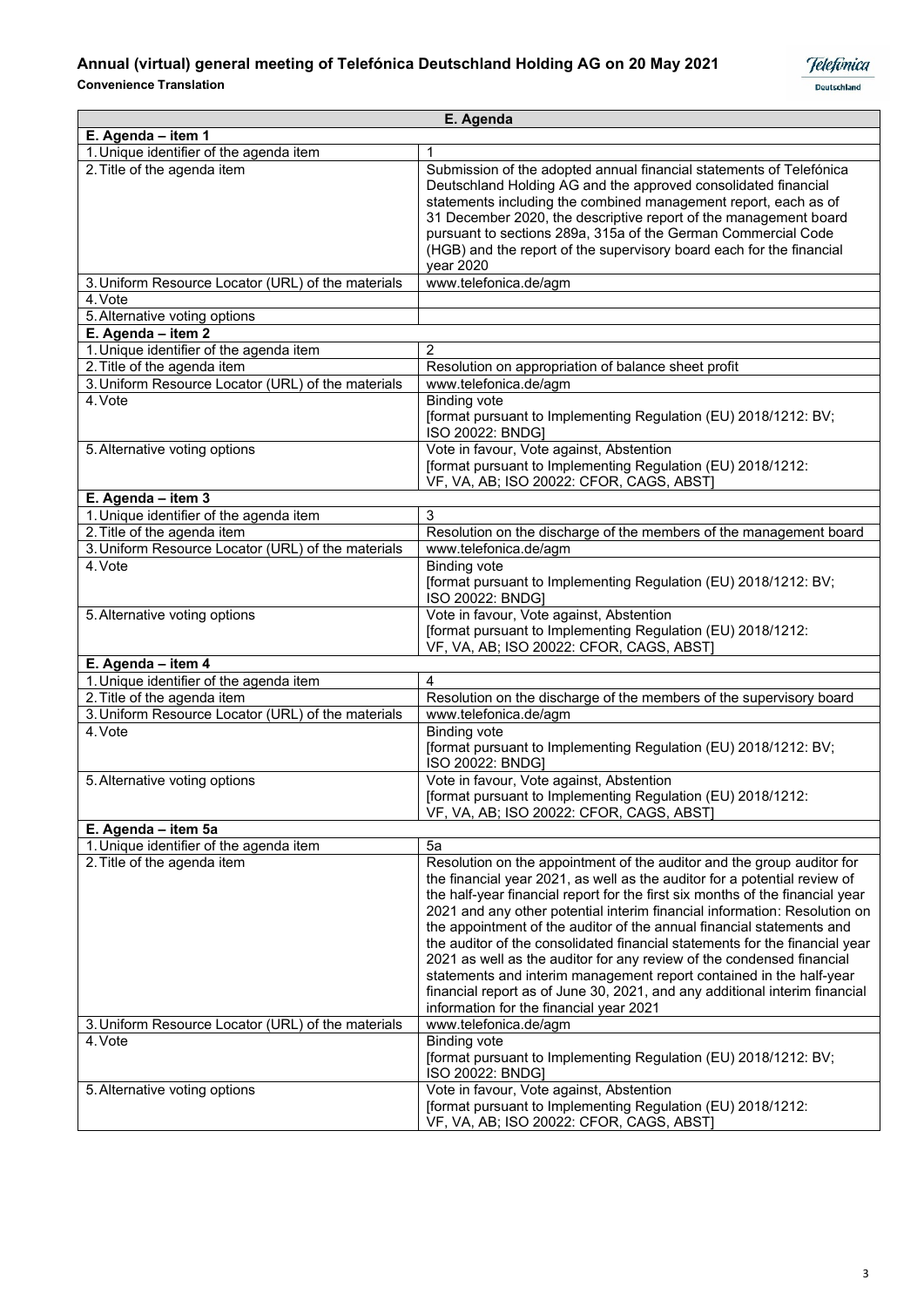

| E. Agenda - item 5b                                |                                                                                                                                                                                                                                                                                                                                                                                                                                                                                                |
|----------------------------------------------------|------------------------------------------------------------------------------------------------------------------------------------------------------------------------------------------------------------------------------------------------------------------------------------------------------------------------------------------------------------------------------------------------------------------------------------------------------------------------------------------------|
| 1. Unique identifier of the agenda item            | 5 <sub>b</sub>                                                                                                                                                                                                                                                                                                                                                                                                                                                                                 |
| 2. Title of the agenda item                        | Resolution on the appointment of the auditor and the group auditor for<br>the financial year 2021, as well as the auditor for a potential review of<br>the half-year financial report for the first six months of the financial year<br>2021 and any other potential interim financial information: Resolution on<br>the appointment of the auditor for the possible audit review of any<br>additional interim financial information of the fiscal year 2022 until the<br>next general meeting |
| 3. Uniform Resource Locator (URL) of the materials | www.telefonica.de/agm                                                                                                                                                                                                                                                                                                                                                                                                                                                                          |
| 4. Vote                                            | <b>Binding vote</b><br>[format pursuant to Implementing Regulation (EU) 2018/1212: BV;<br>ISO 20022: BNDG]                                                                                                                                                                                                                                                                                                                                                                                     |
| 5. Alternative voting options                      | Vote in favour, Vote against, Abstention<br>[format pursuant to Implementing Regulation (EU) 2018/1212:<br>VF, VA, AB; ISO 20022: CFOR, CAGS, ABST]                                                                                                                                                                                                                                                                                                                                            |
| E. Agenda - item 6                                 |                                                                                                                                                                                                                                                                                                                                                                                                                                                                                                |
| 1. Unique identifier of the agenda item            | 6                                                                                                                                                                                                                                                                                                                                                                                                                                                                                              |
| 2. Title of the agenda item                        | Resolution on the approval of the remuneration system for the members<br>of the management board                                                                                                                                                                                                                                                                                                                                                                                               |
| 3. Uniform Resource Locator (URL) of the materials | www.telefonica.de/agm                                                                                                                                                                                                                                                                                                                                                                                                                                                                          |
| 4. Vote                                            | Advisory vote<br>[format pursuant to Implementing Regulation (EU) 2018/1212: AV;<br>ISO 20022: ADVI]                                                                                                                                                                                                                                                                                                                                                                                           |
| 5. Alternative voting options                      | Vote in favour, Vote against, Abstention<br>[format pursuant to Implementing Regulation (EU) 2018/1212:<br>VF, VA, AB; ISO 20022: CFOR, CAGS, ABST                                                                                                                                                                                                                                                                                                                                             |
| E. Agenda - item 7                                 |                                                                                                                                                                                                                                                                                                                                                                                                                                                                                                |
| 1. Unique identifier of the agenda item            | 7                                                                                                                                                                                                                                                                                                                                                                                                                                                                                              |
| 2. Title of the agenda item                        | Resolution on the confirmation of the remuneration and resolution on<br>the remuneration system for the members of the supervisory board                                                                                                                                                                                                                                                                                                                                                       |
| 3. Uniform Resource Locator (URL) of the materials | www.telefonica.de/agm                                                                                                                                                                                                                                                                                                                                                                                                                                                                          |
| 4. Vote                                            | <b>Binding vote</b><br>[format pursuant to Implementing Regulation (EU) 2018/1212: BV;<br>ISO 20022: BNDG]                                                                                                                                                                                                                                                                                                                                                                                     |
| 5. Alternative voting options                      | Vote in favour, Vote against, Abstention<br>[format pursuant to Implementing Regulation (EU) 2018/1212:<br>VF, VA, AB; ISO 20022: CFOR, CAGS, ABST                                                                                                                                                                                                                                                                                                                                             |
| E. Agenda - item 8a                                |                                                                                                                                                                                                                                                                                                                                                                                                                                                                                                |
| 1. Unique identifier of the agenda item            | 8a                                                                                                                                                                                                                                                                                                                                                                                                                                                                                             |
| 2. Title of the agenda item                        | Election to the supervisory board: Election of Ms Stefanie Oeschger                                                                                                                                                                                                                                                                                                                                                                                                                            |
| 3. Uniform Resource Locator (URL) of the materials | www.telefonica.de/agm                                                                                                                                                                                                                                                                                                                                                                                                                                                                          |
| 4. Vote                                            | Binding vote<br>[format pursuant to Implementing Regulation (EU) 2018/1212: BV;<br>ISO 20022: BNDG]                                                                                                                                                                                                                                                                                                                                                                                            |
| 5. Alternative voting options                      | Vote in favour, Vote against, Abstention<br>[format pursuant to Implementing Regulation (EU) 2018/1212:<br>VF, VA, AB; ISO 20022: CFOR, CAGS, ABST                                                                                                                                                                                                                                                                                                                                             |
| E. Agenda - item 8b                                |                                                                                                                                                                                                                                                                                                                                                                                                                                                                                                |
| 1. Unique identifier of the agenda item            | 8b                                                                                                                                                                                                                                                                                                                                                                                                                                                                                             |
| 2. Title of the agenda item                        | Election to the supervisory board: Election of Mr Ernesto Gardelliano                                                                                                                                                                                                                                                                                                                                                                                                                          |
| 3. Uniform Resource Locator (URL) of the materials | www.telefonica.de/agm                                                                                                                                                                                                                                                                                                                                                                                                                                                                          |
| 4. Vote                                            | <b>Binding vote</b><br>[format pursuant to Implementing Regulation (EU) 2018/1212: BV;<br>ISO 20022: BNDG]                                                                                                                                                                                                                                                                                                                                                                                     |
| 5. Alternative voting options                      | Vote in favour, Vote against, Abstention<br>[format pursuant to Implementing Regulation (EU) 2018/1212:<br>VF, VA, AB; ISO 20022: CFOR, CAGS, ABST]                                                                                                                                                                                                                                                                                                                                            |